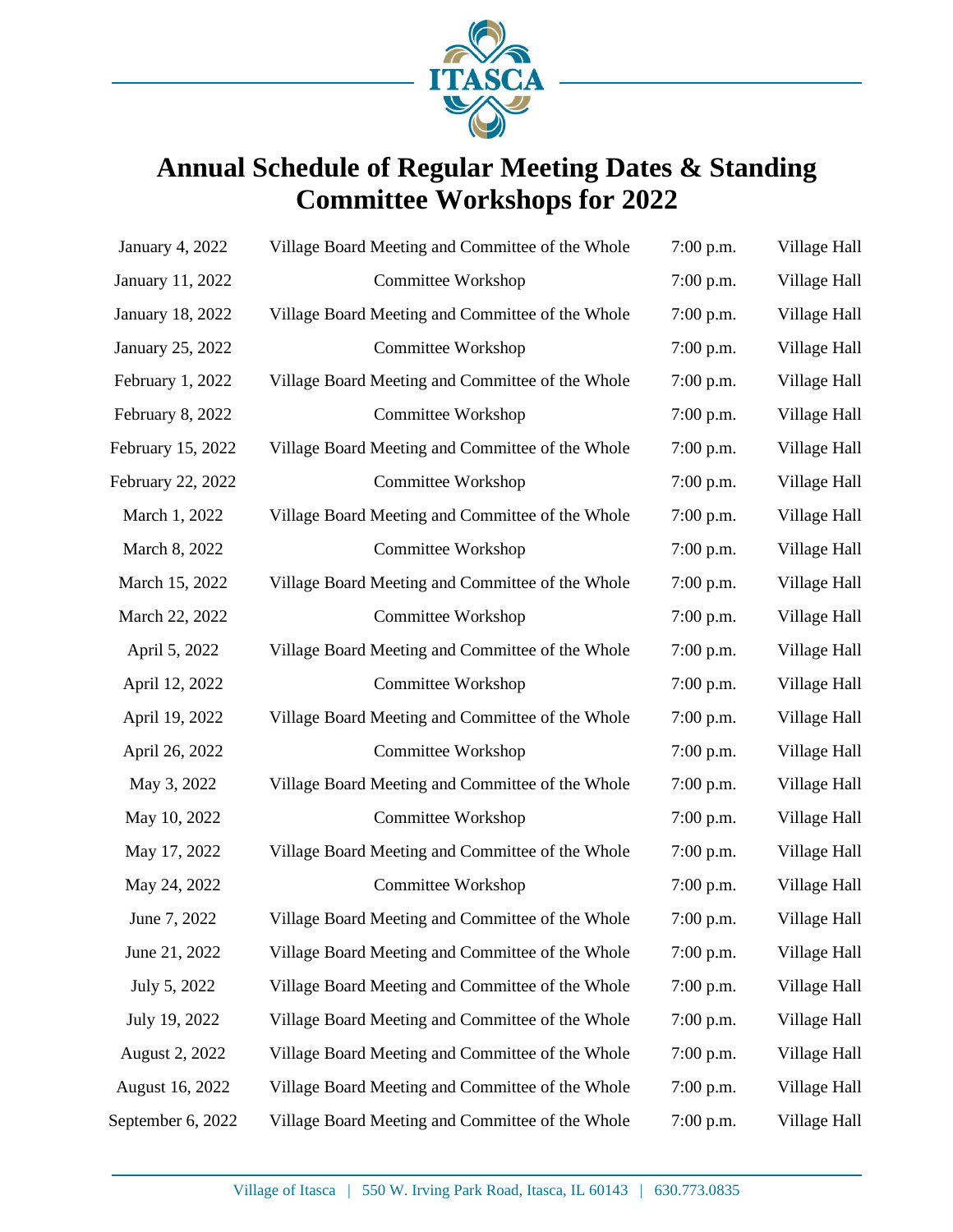

| September 13, 2022 | Committee Workshop                               | $7:00$ p.m. | Village Hall |
|--------------------|--------------------------------------------------|-------------|--------------|
| September 20, 2022 | Village Board Meeting and Committee of the Whole | $7:00$ p.m. | Village Hall |
| September 27, 2022 | Committee Workshop                               | $7:00$ p.m. | Village Hall |
| October 4, 2022    | Village Board Meeting and Committee of the Whole | $7:00$ p.m. | Village Hall |
| October 11, 2022   | Committee Workshop                               | $7:00$ p.m. | Village Hall |
| October 18, 2022   | Village Board Meeting and Committee of the Whole | $7:00$ p.m. | Village Hall |
| October 25, 2022   | Committee Workshop                               | $7:00$ p.m. | Village Hall |
| November 1, 2022   | Village Board Meeting and Committee of the Whole | $7:00$ p.m. | Village Hall |
| November 8, 2022   | Committee Workshop                               | $7:00$ p.m. | Village Hall |
| November 15, 2022  | Village Board Meeting and Committee of the Whole | $7:00$ p.m. | Village Hall |
| November 22, 2022  | Committee Workshop                               | $7:00$ p.m. | Village Hall |
| December 6, 2022   | Village Board Meeting and Committee of the Whole | $7:00$ p.m. | Village Hall |
| December 20, 2022  | Village Board Meeting and Committee of the Whole | 7:00 p.m.   | Village Hall |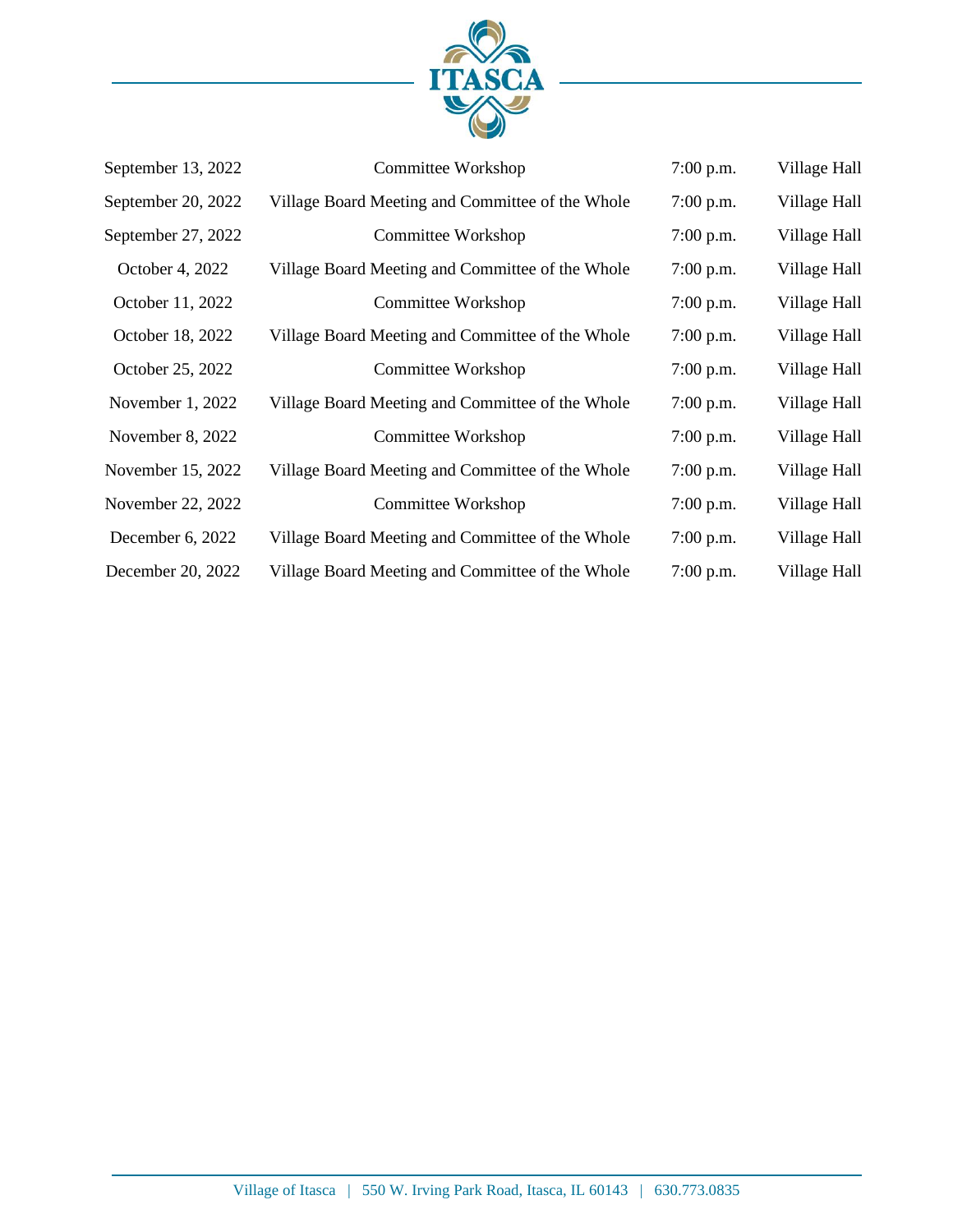

# **Village of Itasca Community Development Department**

550 W. Irving Park Road, Itasca, IL 60143 PHONE: 630-773-5568 | FAX: 630-773-0852 [www.itasca.com](http://www.itasca.com/)

#### **2022 Planning Commission Regular Meeting Schedule and Application Deadlines**

The Plan Commission meets on the Third Wednesday of each month at 7:00 PM. Meetings take place in the Board room located on the second floor of Village Hall, 550 W. Irving Park Road, Itasca, IL 60143. The 2022 Meeting Schedule is noted below along with the deadlines for submittal.

| <b>Meeting Date</b> | <b>Submittal Date</b> |
|---------------------|-----------------------|
| January 19, 2022    | December 10, 2021     |
| February 16, 2022   | January 7, 2022       |
| March 16, 2022      | February 4, 2022      |
| April 20, 2022      | March 11, 2022        |
| May 18, 2022        | April 8, 2022         |
| June 15, 2022       | May 6, 2022           |
| July 20, 2022       | June 10, 2022         |
| August 17, 2022     | July 8, 2022          |
| September 21, 2022  | August 9, 2022        |
| October 19, 2022    | September 9, 2022     |
| November 16, 2022   | October 7, 2022       |
| December 21, 2022   | November 11, 2022     |
| January 18, 2023    | December 9, 2022      |

Requests that require review and/or a public hearing include but are not limited to: rezoning, variances, special use permits, planned developments, plat of subdivision, annexation when accompanied by a request to rezone, and site plan approval in most zoning districts.

Recommendations of the Plan Commission are forwarded to the Village Board for final consideration and attendance at additional meetings may be required. Please contact the Community Development Department at 630-773-5568 for other requirements or to schedule a pre-application meeting.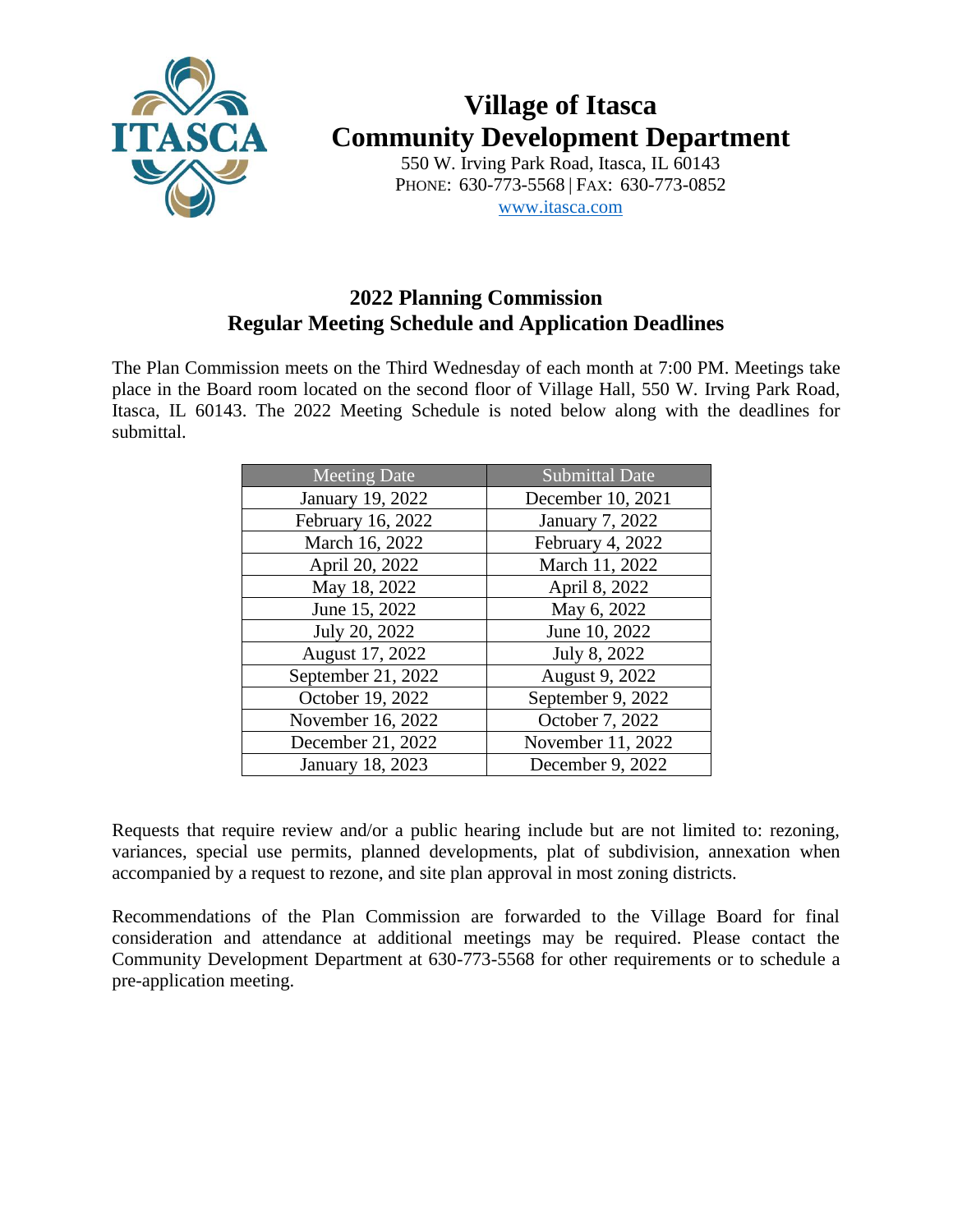

# **Village of Itasca Community Development Department**

550 W. Irving Park Road, Itasca, IL 60143 PHONE: 630-773-5568 | FAX: 630-773-0852 [www.itasca.com](http://www.itasca.com/)

#### **2022 Historic Commission Regular Meeting Schedule and Application Deadlines**

The Historic Commission meets on the Third Thursday of each month at 7:00 PM. Meetings take place in the Executive Session Room on the second floor of Village Hall, 550 W. Irving Park Road, Itasca, IL 60143. The 2022 Meeting Schedule is noted below along with the deadlines for submittal.

| <b>Meeting Date</b> | <b>Submittal Date</b> |
|---------------------|-----------------------|
| January 20, 2022    | December 10, 2021     |
| February 17, 2022   | January 7, 2022       |
| March 17, 2022      | February 4, 2022      |
| April 21, 2022      | March 11, 2022        |
| May 19, 2022        | April 8, 2022         |
| June 16, 2022       | May 6, 2022           |
| July 21, 2022       | June 10, 2022         |
| August 18, 2022     | July 8, 2022          |
| September 15, 2022  | August 9, 2022        |
| October 20, 2022    | September 9, 2022     |
| November 17, 2022   | October 7, 2022       |
| December 15, 2022   | November 11, 2022     |
| January 19, 2023    | December 9, 2022      |

Requests that require review include but are not limited to construction, alteration, demolition, repair or relocation that affects the exterior appearance of any property within the Historic District bounded by Catalpa Street to the west, Bloomingdale Road to the south, Cherry Street to the east and North Street to the north.

Please contact the Community Development Department at 630-773-5568 for other requirements or to schedule a pre-application meeting.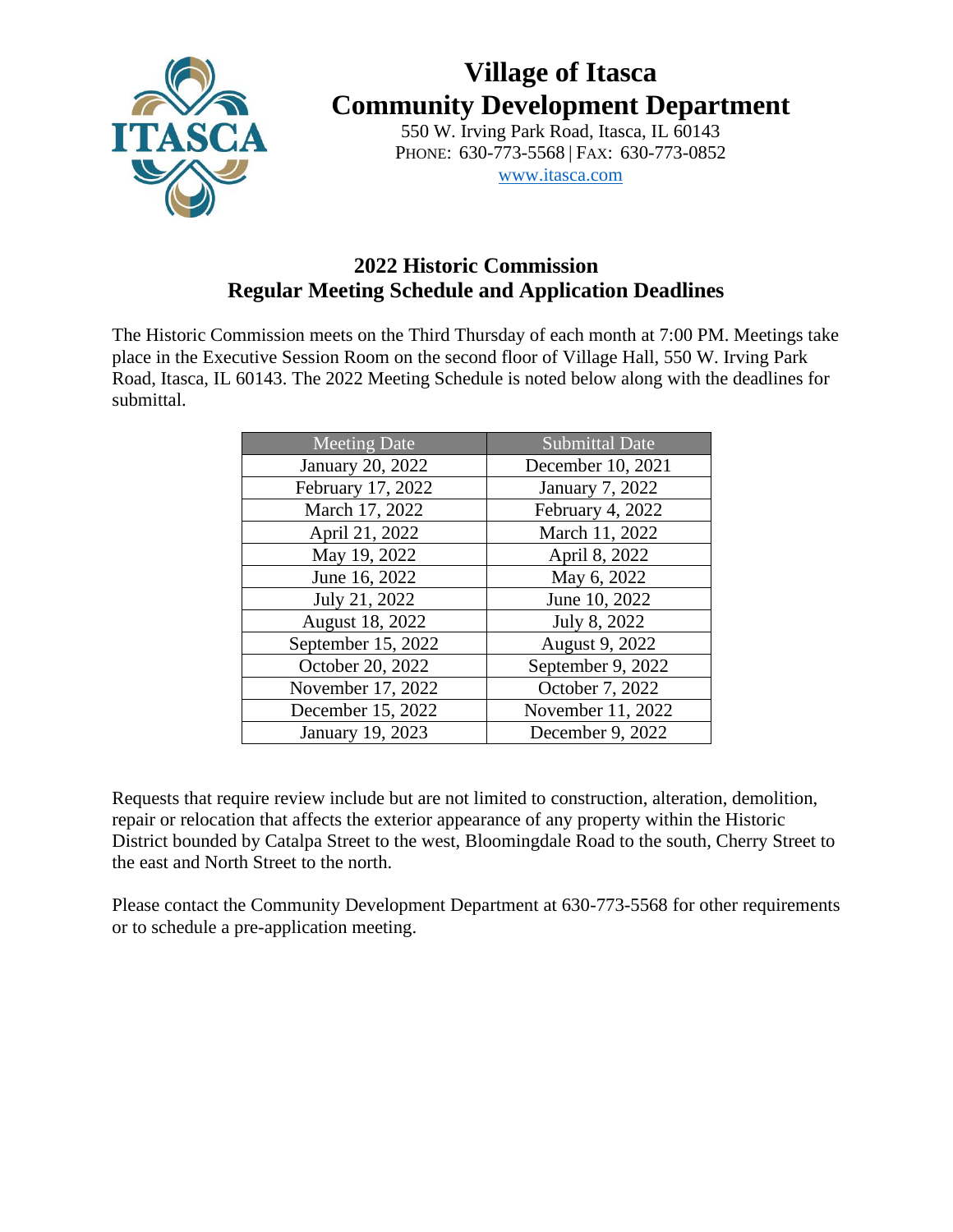## **Itasca Board of Fire and Police Commissioners Village Hall, 550 W. Irving Park Road, Itasca, IL 60143**

| Tuesday, January 11, 2022     | 5:30 p.m. |
|-------------------------------|-----------|
| Tuesday, February 8, 2022     | 5:30 p.m. |
| Tuesday, March 8, 2022        | 5:30 p.m. |
| Tuesday, April 12, 2022       | 5:30 p.m. |
| <b>Tuesday, May 10, 2022</b>  | 5:30 p.m. |
| Tuesday, June 14, 2022        | 5:30 p.m. |
| <b>Tuesday, July 12, 2022</b> | 5:30 p.m. |
| Tuesday, August 9, 2022       | 5:30 p.m. |
| Tuesday, September 13, 2022   | 5:30 p.m. |
| Tuesday, October 11, 2022     | 5:30 p.m. |
| Tuesday, November 8, 2022     | 5:30 p.m. |
| Tuesday, December 13, 2022    | 5:30 p.m. |

**Annual Schedule of Regular Meetings Dates for 2022**